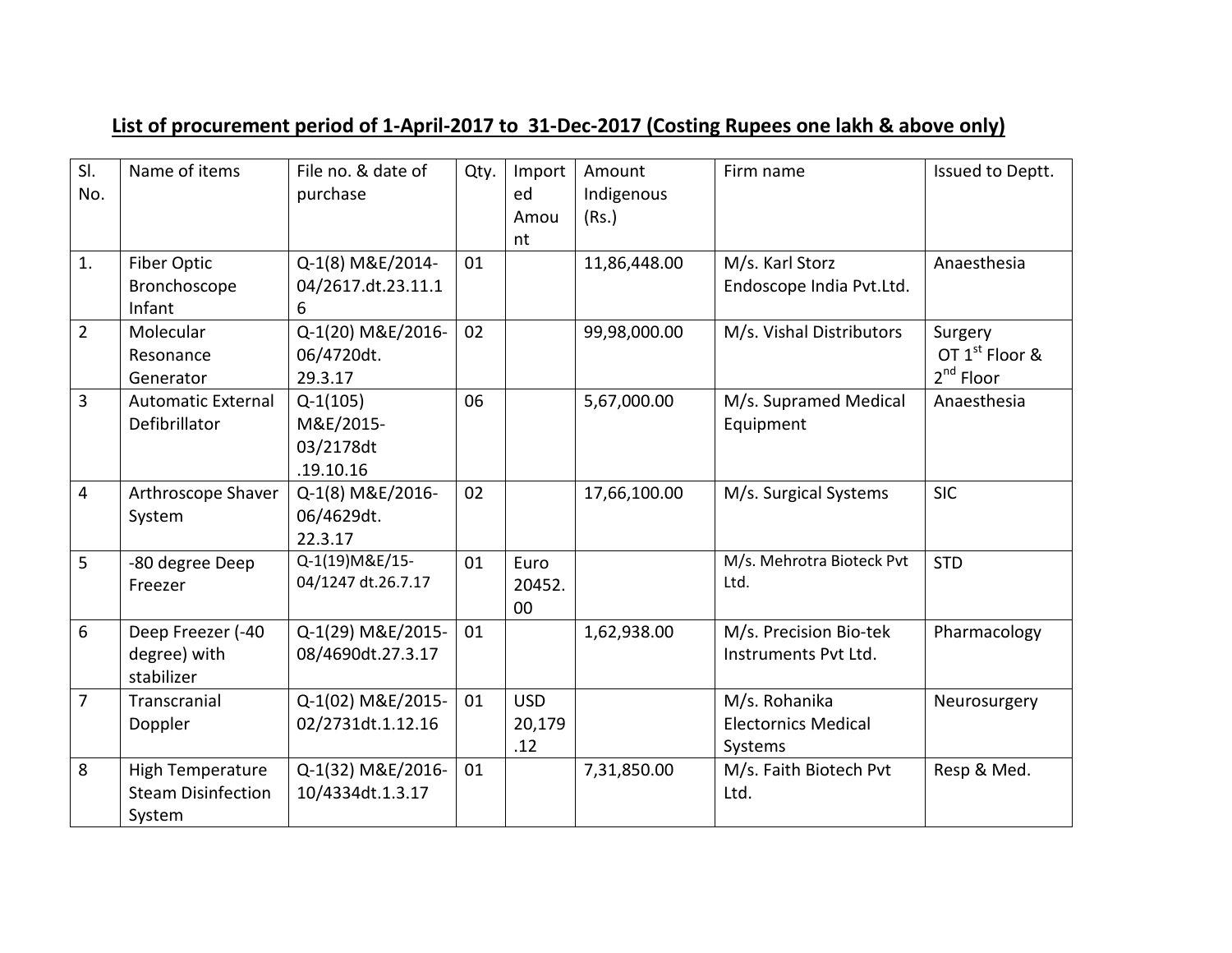| $\overline{9}$ | Comprehensive<br>Sterilizer                                            | Q-1(21) M&E/2016-<br>01/4721dt.29.4.17                   | 02                    |                              | 57,24,500.00 | M/s. Vishal Distributors                         | Gen Surgery OT<br>$1st$ Floor & $2nd$<br>Floor |
|----------------|------------------------------------------------------------------------|----------------------------------------------------------|-----------------------|------------------------------|--------------|--------------------------------------------------|------------------------------------------------|
| 10             | <b>Bed Side</b><br>Multiparameter<br>Momitor with<br>Central / Station | Q-1(07) M&E/15-<br>01/2564 dt.<br>22.11.16               | $10+$<br>$\mathbf{1}$ | <b>USD</b><br>66732.<br>00   |              | M/s. Hospimax<br>Healthcare Pvt Ltd.             | Cardiology                                     |
| 11             | Lower Urinary Tract<br>set and Semi<br>Urectoscope                     | Q-1(18) M&E/2015-<br>07/1304dt.30.7.17                   | 01                    | <b>EURO</b><br>28,467<br>.00 |              | M/s. Eagle Medical<br>Systems Pvt. Ltd.          | Gen. Surgery<br>OT 2 <sup>nd</sup> Floor       |
| 12             | <b>High Temperature</b><br><b>Steam Disinfector</b><br>System          | Q-1(05) M&E/2016-<br>07/4688dt.27.3.17                   | 02                    |                              | 14,63,700.00 | M/s. Faith Biotek Pvt.<br>Ltd.                   | <b>CIO</b>                                     |
| 13             | Radio Frequency<br><b>Ablation System</b>                              | Q-1(05) M&E/2016-<br>08/4732dt.30.3.17                   | 01                    |                              | 49,56,000.00 | M/s. Faith Biotek Pvt.<br>Ltd.                   | <b>CIO</b>                                     |
| 14             | <b>5KVA Online UPS</b><br>with 3 KVA<br>Stabilizer                     | Q-1(47) M&E/2014-<br>07/661dt.13.5.17                    | 01                    |                              | 1,80,000.00  | M/s. Vision Dignostic<br>(India) Pvt Ltd.        | Pathology                                      |
| 15             | <b>Vital Sign Monitor</b>                                              | Q-1(11) M&E/2015-<br>07/4288dt.23.2.17                   | 04                    |                              | 2,09,580.00  | M/s. D.V. Enterprises                            | Obst & Gynae.                                  |
| 16             | Elisa Reader                                                           | Q-1(21) M&E/2015-<br>10/4355Adt.15.3.1<br>$\overline{7}$ | 01                    |                              | 4,26,596.00  | M/s. Thermo Fisher<br>Scientific India Pvt. Ltd. | <b>Blood Bank</b>                              |
| 17             | <b>General Plastic</b><br>Surgery<br>Instruments set                   | Q-1(21) M&E/2015-<br>08/4170dt.24.3.17                   | 01<br>Set             |                              | 5,82,330.00  | M/s. Isha Medical                                | <b>Burn &amp; Plastic</b>                      |
| 18             | <b>Centrifuge Machine</b>                                              | Q-1(24) M&E/2016-<br>02/4287dt.23.2.17                   | 05                    |                              | 4,36,427.00  | M/s. Scientific Systems                          | Biochemistr y<br><b>VMMC</b>                   |
| 19             | <b>Automatic Blood</b><br>Component                                    | Q-1(04) M&E/2016-<br>04/4739dt.30.3.17.                  | 01                    |                              | 9,97,500.00  | M/s. AVN Healthcare                              | <b>Blood Bank</b>                              |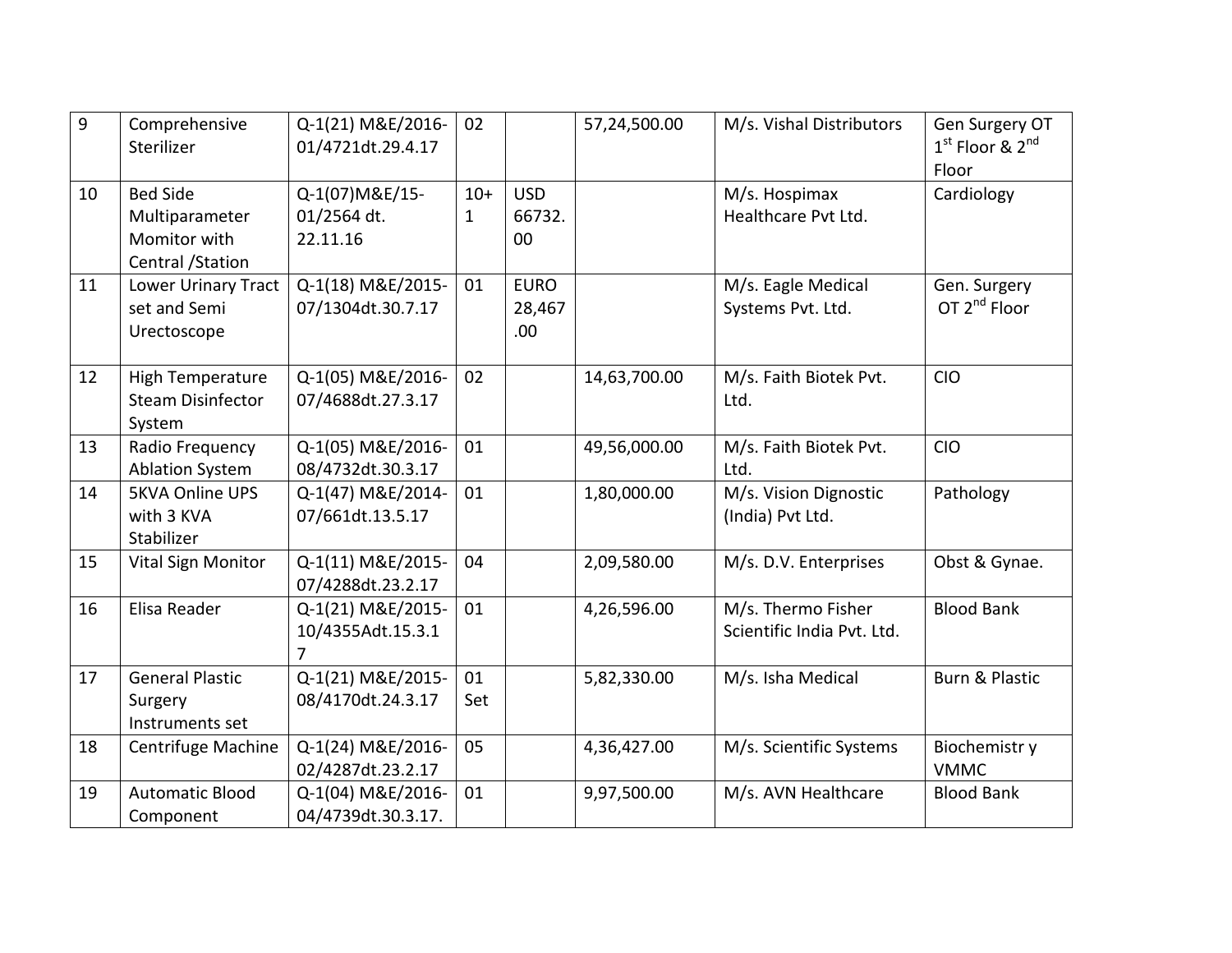| 20 | Arthoscopy Hand<br><b>Held Instruments</b>                                    | Q-1(22) M&E/2014-<br>053136dt.27.12.16                 | 01 | 12,56,283.00 | M/s. Ultimate Medical<br>Device              | <b>CIO</b>   |
|----|-------------------------------------------------------------------------------|--------------------------------------------------------|----|--------------|----------------------------------------------|--------------|
| 21 | <b>Vital Sign Monitor</b>                                                     | Q-1(19) M&E/2016-<br>05/4814Adt31.3.17                 | 06 | 2,51,937.00  | M/s. MHS Medicare<br>India (P) Ltd           | <b>SIC</b>   |
| 22 | Video<br>Nystagmography<br>System 4 Channel                                   | Q-1(10) M&E/2016-<br>08/4754dt.31.3.17                 | 01 | 15,17,250.00 | M/s. Medilife<br>Technology                  | <b>ENT</b>   |
| 23 | Arthroscope Sets<br>30 degree                                                 | Q-1(19) M&E/2016-<br>02                                | 12 | 18,64,800.00 | M/s. Cure Surgical                           | <b>SIC</b>   |
| 24 | <b>Battery Operated</b><br>Drill system                                       | Q-1(18) M&E/2016-<br>03                                | 03 | 55,45,647.00 | M/s. Cure Surgical                           | <b>SIC</b>   |
| 25 | Telescope and<br>Forceps for<br>Ossophagoscope<br>and Bronchoscope            | Q-(10) M&E/2016-<br>17/4722 dt:<br>29.03.2017          | 01 | 5,61,535.00  | M/s. Vishal Surgical<br>Equipment            | <b>ENT</b>   |
| 26 | <b>Automatic Shoe</b><br><b>Cover Machine</b><br>with shoe cover<br>cartridge | $O -$<br>4/NOTTO/M&E/20<br>17-18/919 dt.<br>11.07.2017 | 01 | 1,99,500.00  | M/s. Vivek Enterprises                       | <b>NOTTO</b> |
| 27 | <b>Drying Cabinet</b>                                                         | Q-(26)/M&E/2016-<br>08/4669 dt.<br>25.03.2017          | 01 | 4,09,500.00  | M/s. Merino<br>International                 | Orthopaedic  |
| 28 | Fiber Optic<br>Bronchoscope<br>(Adult)                                        | Q-(05) M&E/2015-<br>02/4741<br>dt.28.09.2015           | 04 | 48,64,062.00 | M/s. Karl Storz<br>Endoscopy India Pvt. Ltd. | Anaesthesia  |
| 29 | Paediatiric<br>Fiberoptic<br>Bronchoscope with<br>sterilization kit<br>.assy  | Q-1(05) M&E/2015-<br>06/4740 dt.<br>30.03.2017         | 02 | 13,29,794.00 | M/s. Karl Storz<br>Endoscopy Pvt. Ltd.       | Anaesthesia  |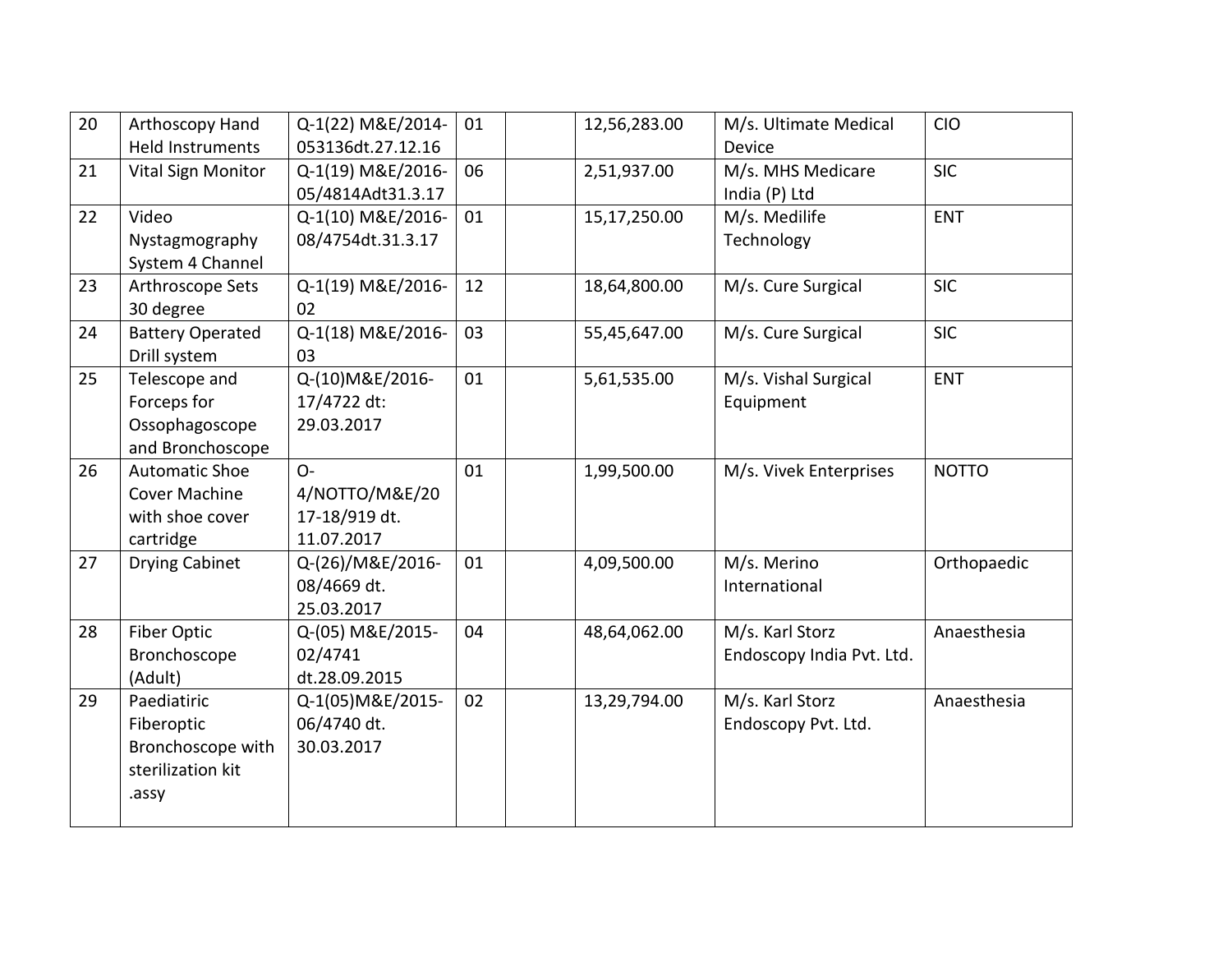| 30 | Arthroscope Set                                    | Q-1(06) M&E/16-<br>04/4738 dt.<br>30.03.17            | 05         |                            | 6,81,975.00  | M/s. D.V. Enterprises                  | Orthopeadic               |
|----|----------------------------------------------------|-------------------------------------------------------|------------|----------------------------|--------------|----------------------------------------|---------------------------|
| 31 | <b>Advanced Vessel</b><br><b>Seating Systems</b>   | Q-(21)M&E/06-<br>03/1060<br>dt.31.07.2017             | 02         |                            | 49,75,124.00 | M/s. Multiproducts<br>Industires.      | Urology                   |
| 32 | <b>General Surgery</b><br>Instruments              | Q-1(18) M&E/15-<br>08/4733<br>dt.30.03.2017           | 01<br>sets |                            | 47,00,546.00 | M/s. United Medical<br><b>Devices</b>  | <b>Gen Surgery</b>        |
| 33 | Bronchoscope<br><b>Surgical Stimulator</b>         | Q-1(16) M&E/2015-<br>06/4663 dt.<br>25.03.2017        | 01         | <b>USD</b><br>82750.<br>00 |              | M/s. DSS Imagetek<br>Pvt.Ltd.          | Resp & Med                |
| 34 | Micro<br>NeuroSurgeical<br>Instruments             | Q-(10) M&E/15-<br>07/4581<br>dt.18.03.2017            | 01<br>sets |                            | 17,66,480.00 | M/s. APH Medical<br>Systems            | <b>Neuro Surgery</b>      |
| 35 | Electrical<br>Dermatome I                          | Q-1(03) M&E/16-<br>03/4731<br>dt.30.03.2017           | 04         |                            | 15,84,000.00 | M/s. Cosmotec<br>Medicaments (P) Ltd.  | <b>Burn &amp; Plastic</b> |
| 36 | Video<br>Bronchoscope<br>Systems                   | Q-1(16) M&E/15-<br>09/2563<br>dt.22.11.16             | 01         | <b>USD</b><br>41061.<br>00 |              | M/s. South India Surgical<br>Co.Ltd.   | Resp & Med                |
| 37 | <b>Electric Balance</b>                            | $O -$<br>4/NOTTO/M&E/20<br>17-181497<br>dt.23.08.2017 |            |                            | 2,71,000.00  | M/s. Masppo Medical<br><b>Devices</b>  | <b>NOTTO</b>              |
| 38 | Vaccum Autoclave<br>with Additional<br>accessories | Q-1(20) M&E/16-<br>01-324<br>dt.17.05.2017            |            |                            | 40,90,000.00 | M/s. Inernational<br><b>Traders</b>    | STD Lab.                  |
| 39 | <b>Nerve Stimulators</b>                           | Q-1(23) M&E/2016-<br>04/817 dt.6.7.17                 | 05         |                            | 8,79,139.00  | M/s. Hospimedica<br>International Ltd. | Aaesthesia                |